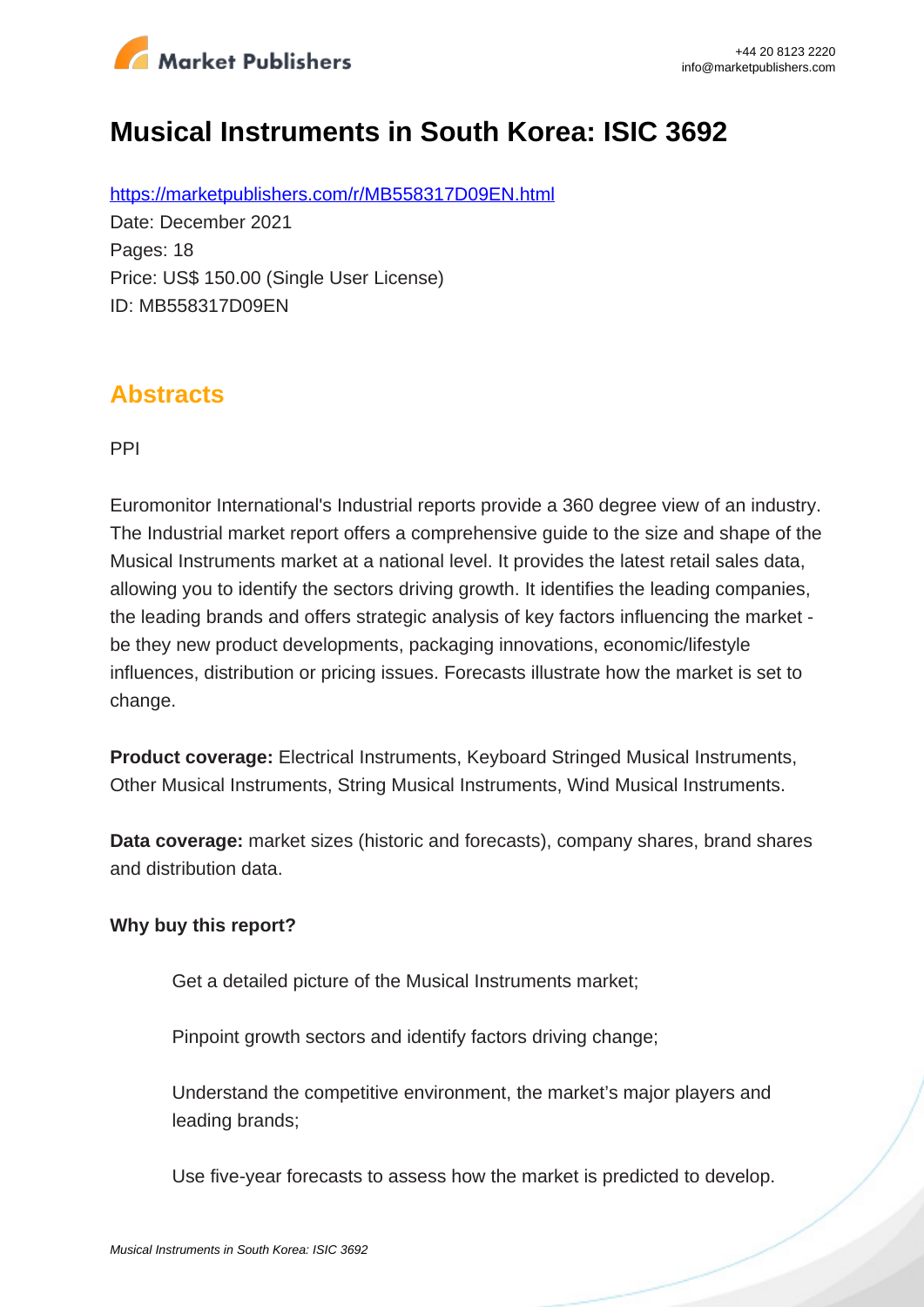

Euromonitor International has over 40 years' experience of publishing market research reports, business reference books and online information systems. With offices in London, Chicago, Singapore, Shanghai, Vilnius, Dubai, Cape Town, Santiago, Sydney, Tokyo and Bangalore and a network of over 800 analysts worldwide, Euromonitor International has a unique capability to develop reliable information resources to help drive informed strategic planning.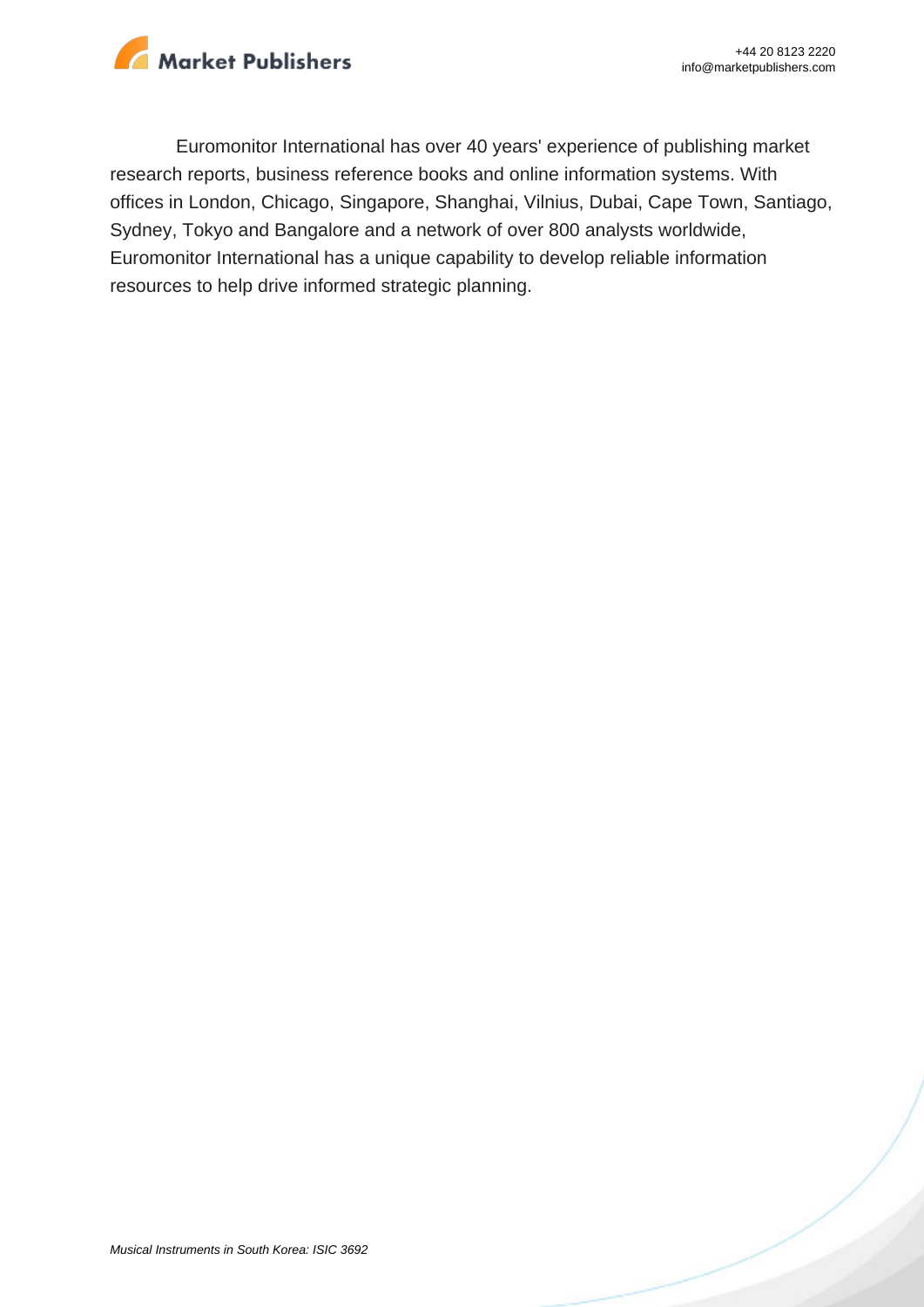

## **Contents**

MUSICAL INSTRUMENTS IN SOUTH KOREA: ISIC 3692 **HEADLINES** INDUSTRY OVERVIEW PRODUCTION SCORECARD Summary 1 Scorecard of Production Pillar 2020 CHART 1 Production Value Regional Comparison 2020 CHART 2 Production Value per Capita Regional Comparison 2020 CHART 3 Production Value Growth Regional Comparison 2015-2025 CHART 4 Production Value 2015-2025 CHART 5 Production Value by Category 2015-2020 CHART 6 Production Value by Category 2020-2025 CHART 7 Production Value per Employee 2015-2020 CHART 8 Exports 2015-2020 CHART 9 Exports Regional Comparison 2020 COST STRUCTURE CHART 10 Cost Structure 2015-2020 CHART 11 Profit and Profit Margin 2015-2020 CHART 12 Average Salary 2015-2020 CHART 13 Labour Costs and Employee Productivity Comparison 2015-2020 **FIRMOGRAPHICS** CHART 14 Number of Companies by Size 2015/2020 CHART 15 Competitive Landscape Structure by Company Size 2015/2020 CHART 16 Top Companies' Ranking 2015-2020 and % of Production Value 2020 MARKET OVERVIEW CONSUMPTION SCORECARD Summary 2 Scorecard of Consumption 2020 CHART 17 Market Size Regional Comparison 2020 CHART 18 Market Size per Capita Regional Comparison 2020 CHART 19 Market Size Growth Regional Comparison 2015-2020 CHART 20 Market Size Absolute and Average Historic Growth Regional Comparison 2015-2020 CHART 21 Market Structure by Buyer 2015-2020 CHART 22 Market Structure 2015-2020 CHART 23 Market Structure by Category 2015-2020 CHART 24 Imports 2015-2020 CHART 25 Imports Regional Comparison 2020

ATTRACTIVENESS INDEX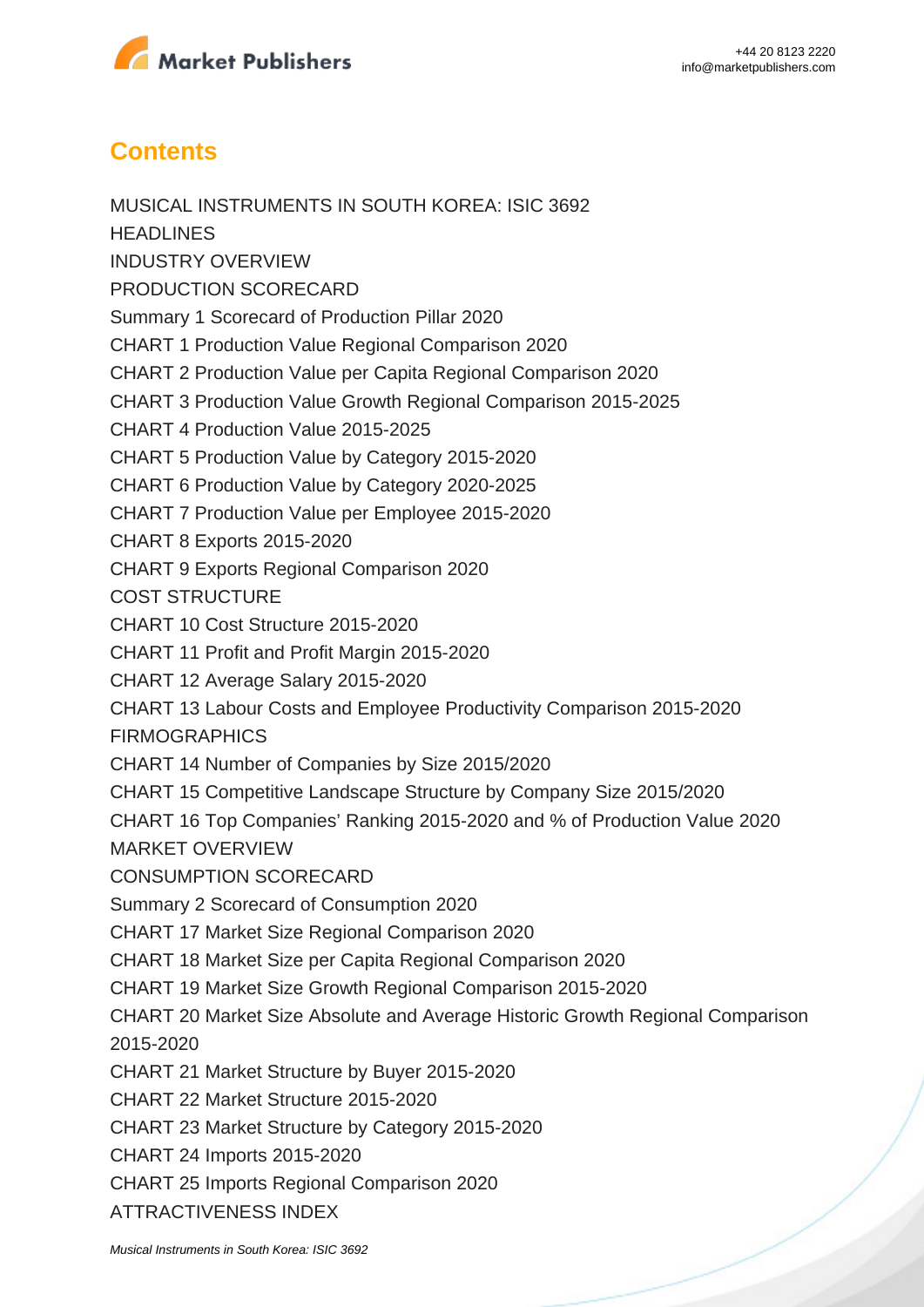

CHART 26 Attractiveness Index in Selected Industries 2020 ECONOMIC CONTEXT AND LABOUR MARKET Summary 3 Economic Context and Labour Market 2020